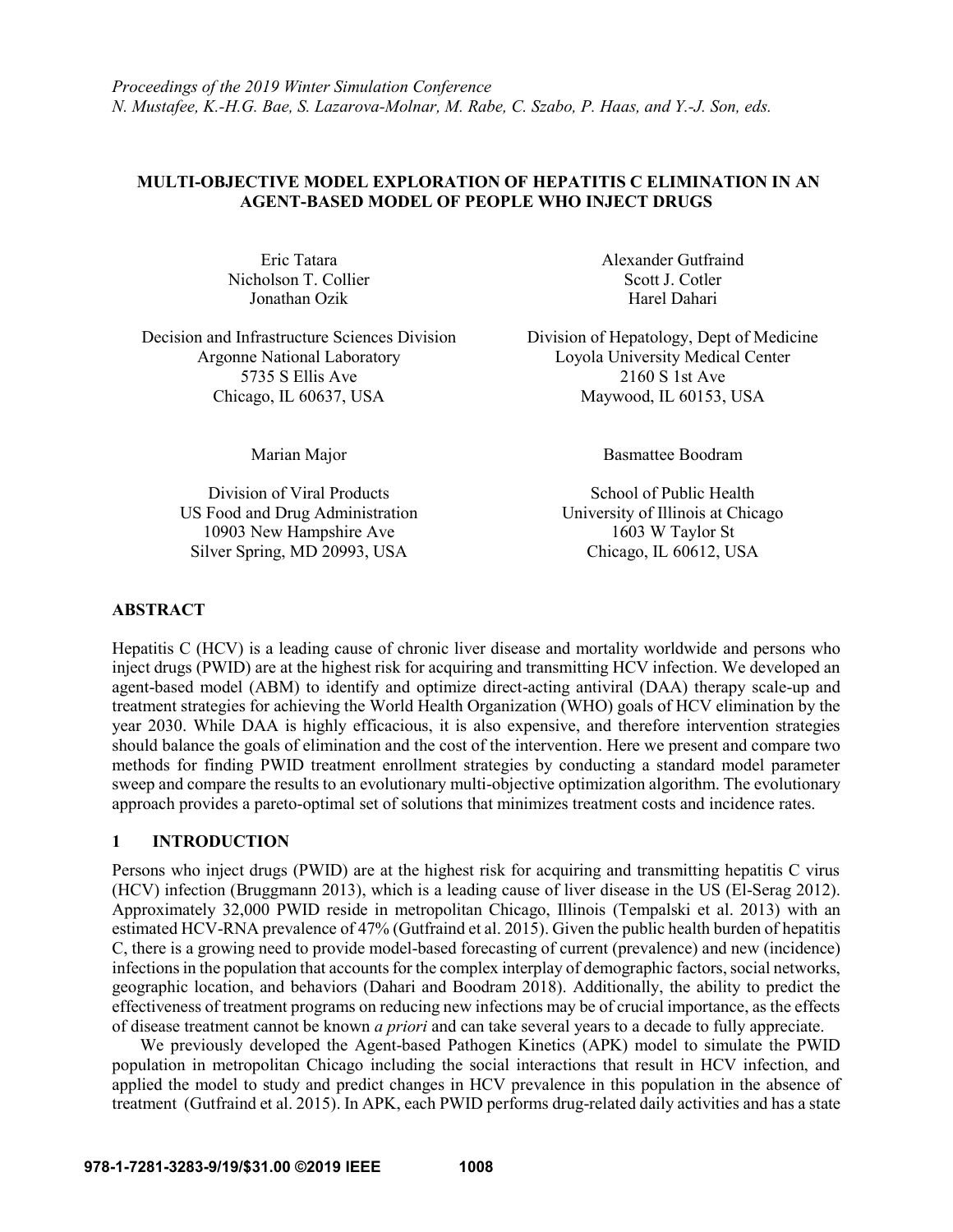of HCV infection, a location of residency, and maintains a drug sharing network with other PWID. APK was designed using highly detailed empirical networks and geospatial Chicago-based data from large epidemiological empirical datasets to model the PWID population in each neighborhood; capturing associations between demographic characteristics (e.g. age, race/ethnicity) and drug injection behaviors (e.g. sharing syringes). The main novelty of APK is the detailed simulation of four aspects of the drug lifestyle: demographic, behavioral, social and geospatial.

In our present study we have ported the APK model to our Hepatitis C Elimination in PWID (HepCEP) model to identify and optimize direct-acting antiviral (DAA) therapy scale-up and treatment strategies for achieving the World Health Organization (WHO) goals of reducing new chronic HCV infections by 90% by 2030. HepCEP includes novel PWID behaviors for DAA therapy enrollment and response to treatment. DAA treatment is highly efficacious, however the cost of treatment can exceed \$25,000 per patient (Bethea et al. 2018). Therefore, reducing the number of treatments in a population is desirable. This presents an opportunity to investigate DAA treatment enrollment strategies that can simultaneously minimize treatment costs and the rate of new chronic infections.

Recruitment of PWID into DAA treatment programs for HCV can be conducted using various methods. In this paper, we present and compare random to non-random recruitment strategies. To do this, we first conducted a standard model parameter sweep exploration with an *a priori*-defined set of parameter values, then compared the results to an evolutionary genetic algorithm approach that can provide a pareto-optimal set of solutions that minimizes DAA treatment costs and HCV incidence rates.

## **2 HEPCEP MODEL**

To perform the proposed analyses, we extended the capabilities of our previous APK model (Gutfraind et al. 2015) to include DAA therapy and to better enable large-scale simulated parameter sweeps over DAA scale-up rates with the Repast HPC-based (Colllier and North 2013) HepCEP model. The primary behavior enhancements in HepCEP are the treatment enrollment strategies, which are examined specifically in the context of achieving significant reductions in HCV incidence. All other PWID behaviors in the APK model were ported to HepCEP unchanged. The Repast HPC implementation of the model is written entirely in C++, which provides a nominal performance improvement over the Java APK model; however, it provides a substantial improvement in the memory footprint. A typical simulation of 32,000 PWID for a 20-year time duration on a single CPU core requires approximately one hour of computation (wall) time and 600MB of memory. For single runs on individual workstations, the efficiency improvements observed in HepCEP are nominal; however, the roughly 7-fold memory footprint reduction compared to APK has a large impact on cluster-based simulations in which a single compute node may contain 36 cores, but with a shared memory that can be used across multiple concurrently running simulations.

We used an updated method in HepCEP for creating PWID agents in-memory by sampling from a pregenerated database of individuals. The APK model generated the PWID population as needed from multiple surveys of demographic and behavioral information for Chicago area PWIDs (Gutfraind et al. 2015). The HepCEP PWID input data set, in contrast, contained only the following pre-computed data for each individual: age, age started injecting drugs, gender, race, zip code, syringe source (harm reduction), HCV infection status, drug sharing network degree, and parameters for daily injection rates and syringe sharing.

The population demographic and behavioral properties were statistically identical between APK and HepCEP. The primary benefits of this PWID sampling method are reduced computational complexity since the sample population is completely file-based, and, more importantly, the elimination of personally identifiable information (PII) medical data, enabling the use of any open-science high-performance computing resource without data protection concerns. The HepCEP PWID input data set contains approximately 100,000 unique entries which are randomly sampled throughout the simulation to create new PWID agents. The initial model population is a model parameter, and this study uses a population size of 32,000 individuals. PWID agents may die according to an age-related random process, and are replaced with new PWIDs sampled from the input data set to maintain a nearly constant population size for the entire course of the simulation.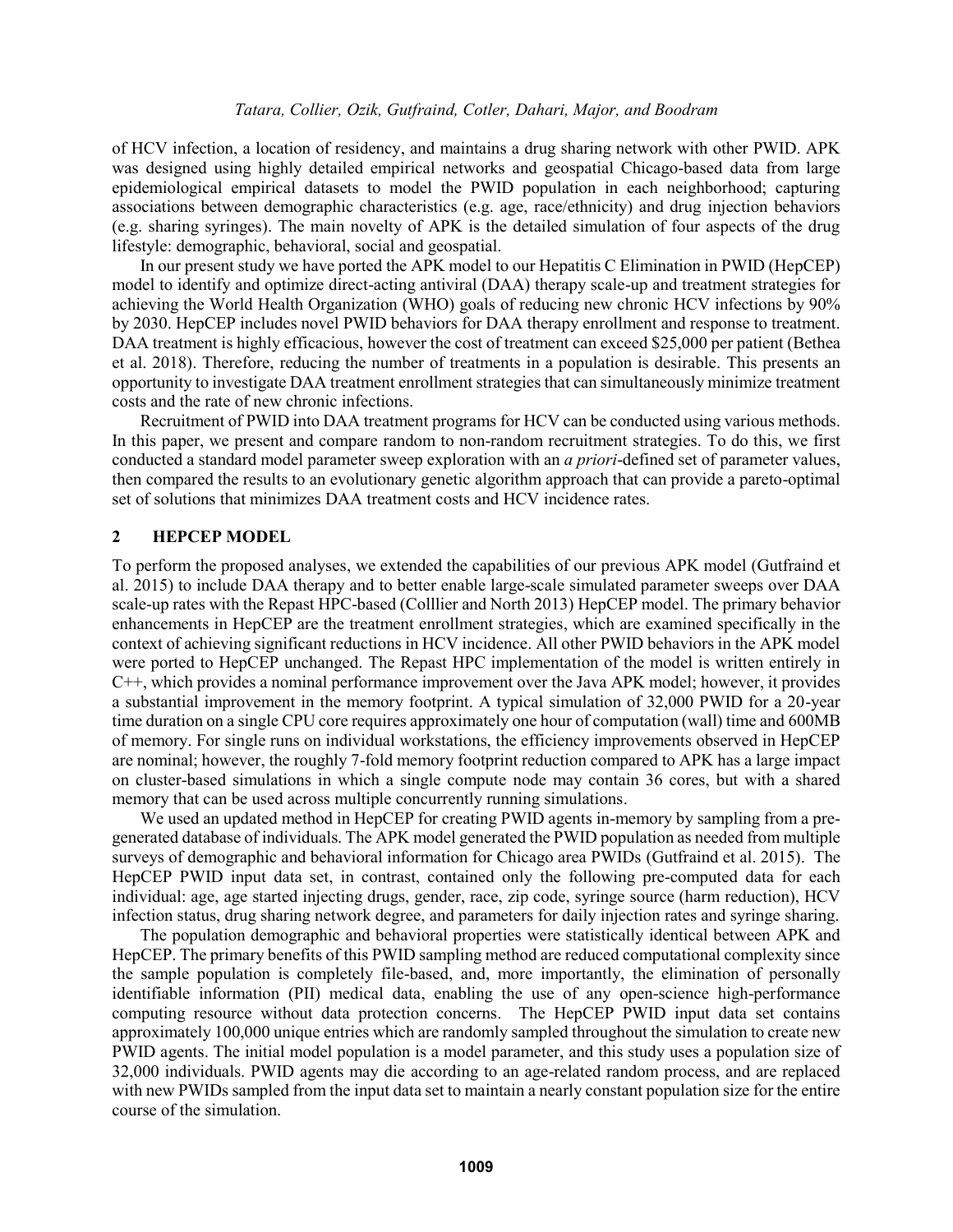## **2.1 Syringe Sharing Networks**

Syringe-sharing is the primary mode of HCV transmission among PWID (Alter 2007) and therefore PWIDs in HepCEP are connected via syringe sharing networks. Network formation is determined by the probability of two persons encountering each other in their neighborhood of residence, in outdoor drug purchasing market areas in Chicago, or random interaction with any other individual. The methods used to calculate network encounter rates, establishment processes, and removal of networks are detailed in (Gutfraind et al. 2015). The initial PWID population members are placed as nodes in the network, and edges are probabilistically created based on the above criteria. Each individual has a predetermined number of innetwork PWID partners who provide syringes to the individual and out-network PWID partners who receive syringes from the individual. The network edge direction determines the flow of HCV-contaminated syringes between individuals, and thus the direction of HCV transmission. Network connections have an average lifespan after which they are destroyed, and new connections are formed probabilistically.

## **2.2 DAA Treatment Enrollment**

Treatment enrollment is modelled by selecting HCV RNA positive PWIDs such that infected individuals are sampled at random from the total PWID population or from syringe-sharing network connections, depending on the enrollment method type. The annual target enrollment rate is a model parameter that determines the total annual treatment enrollment as a fraction of the total population, and in this study we examine annual enrollment rates in the range of 1-10% of the total population. We chose a conservative treatment duration of 12 weeks. Treatment success probability is a function of treatment non-adherence and sustained virologic response (SVR) parameters. We used a treatment failure rate of 10% and treatment SVR of 90%. In this study, treatment re-enrollment is allowed such that PWID who have completed a successful treatment and become re-infected are eligible for additional re-treatments. DAA cost is assumed \$25,000 (USD) per treatment, consistent with recent wholesale prices (Bethea et al. 2018).

The process of treatment enrollment of the PWID population may be scheduled to begin at any time during a simulation relative to the simulation start date, which is specified via a model parameter, and repeats every tick interval of 1 day. The total PWID target enrollment for a single day is determined by the daily mean treatment enrollment, which is the total PWID population multiplied by the annual treatment enrollment parameter / 365. The daily enrollment target is sampled from a Poisson distribution using the daily mean treatment enrollment. Multiple treatment enrollment methods are available, and are described in detail below. Each treatment method has a model parameter enrollment probability of 0-1, and the sum of all enrollment probabilities must equal 1.0. The total PWID daily recruitment target for each enrollment type is calculated as the product of the enrollment probability for the enrollment type and the daily enrollment target. A PWID is only eligible for enrollment in DAA treatment if s/he has a positive HCV RNA test result (clinical diagnosis of HCV) and is not currently in treatment.

# <span id="page-2-0"></span>**2.3 DAA Treatment Enrollment Methods**

### **2.3.1 Random Recruitment**

Random recruitment selects HCV-infected individuals from the PWID population. The list of available PWID candidates is shuffled and random individuals are selected until the daily enrollment target for the recruitment is met or no eligible PWID remain for recruitment that day. This sampling process does not consider demographics or social network connections.

## **2.3.2 Harm Reduction Program (HRP)**

Similar to random recruitment, but individuals must be registered in a harm reduction program, such as syringe service program (SSP) that provides sterile syringe injection equipment along with risk reduction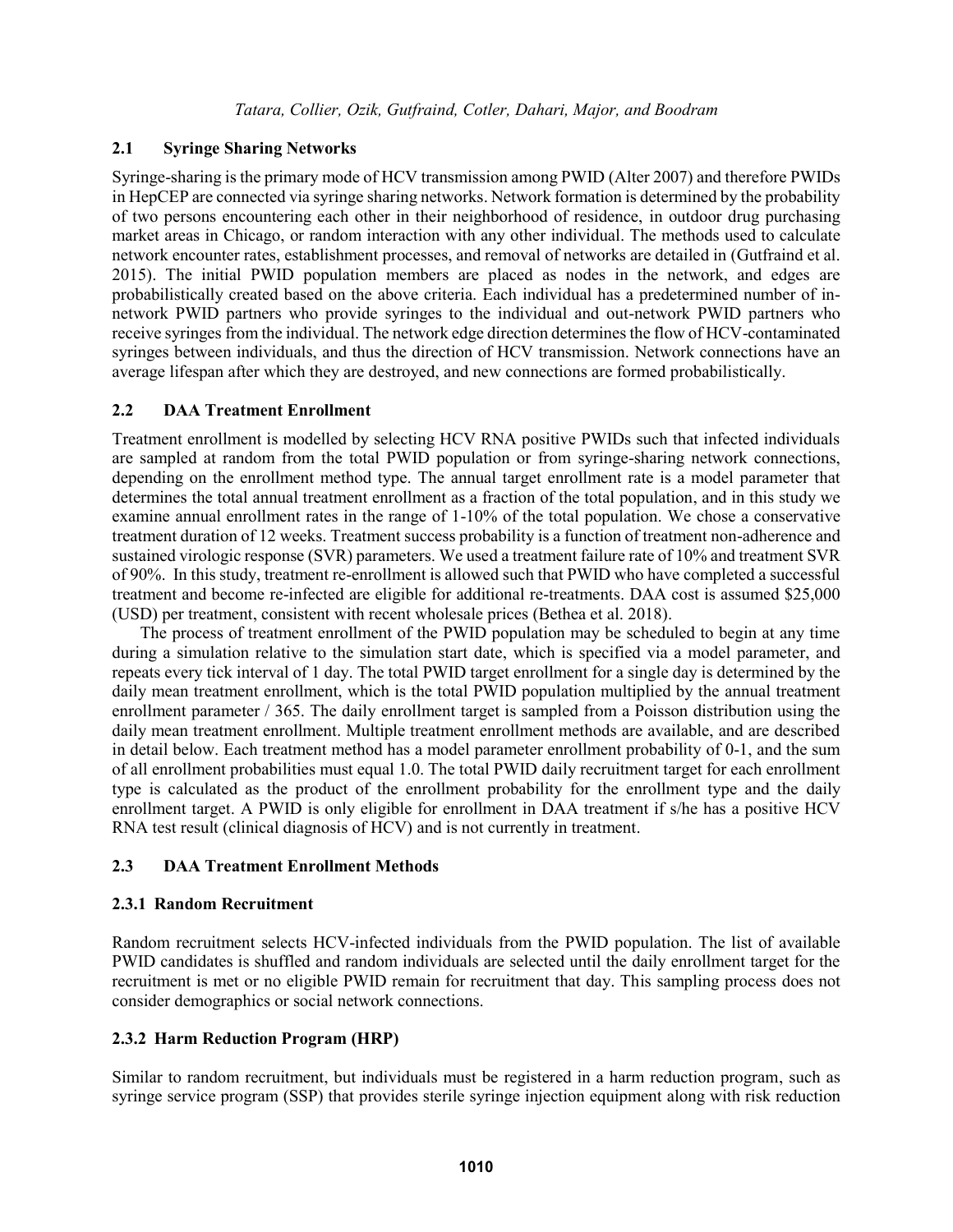counseling to enrollees. PWID enrolled in these programs are considered a lower risk for HCV transmission than those with similar injection behaviors who are not enrolled. The list of available PWID candidates is shuffled and random individuals in HRP are selected until the daily enrollment target for the HRP recruitment is met or no eligible PWID remain for recruitment that day.

## **2.3.3 Full Network Recruitment**

The network recruitment methods begin by selecting a PWID via the random recruitment method, then enrolling all other PWID who share syringes with the selected individual (personal injection network). These include individuals who give and receive syringes from the selected PWID. The list of available PWID candidates is shuffled and random individuals are selected until the daily enrollment target for the full network recruitment is met or no eligible PWID remain for recruitment that day. Individuals who are enrolled as part of the network recruitment are counted toward the daily target. All individuals, whether the originally selected, or selected through the network, must meet the eligibility criteria outlined above.

## **2.3.4 In-Partner and Out-Partner Network Recruitment**

Similar to the full network recruitment, the in-partner enrollment method only recruits a single social network "in" edge, or another PWID who provides syringes to the originally selected individual. Alternately, the out-partner recruitment only recruits a single social network "out" edges, or another PWID who receives syringes from the originally selected individual.

# **2.4 Simulation Schedule**

HepCEP uses a simulation step size of one day in which multiple model behaviors are scheduled in the following sequence. First, the main model step is executed that iterates over each PWID agent and executes the individual's step method, which probabilistically determines the number of drug sharing episodes between the individual and other PWID in the individual's drug sharing network. After each individual has executed its step, any individuals that have died are removed from the population and new PWID agents are generated to maintain the population size. Next, a PWID network linking is conducted to update PWID network connections due to losses or gains from deaths or arriving PWID agents, or from network edges that have expired. Finally, the treatment enrollment is conducted by creating a candidate pool of all PWID eligible for enrollment and entering candidates in each of the enrollment methods.

## **2.5 Exploration of Treatment Enrollment Methods**

HepCEP provides the ability to independently specify the total annual target treatment enrollment percentage of the population and the distribution for each treatment enrollment method. Individual treatment method enrollment fractions range from 0 (indicating no individuals will be enrolled in treatment via this method) to 1 (indicating all individuals will be enrolled via this method) and are constrained such that the sum of all enrollment method fractions must sum to 1. The primary model outcome is the annual HCV incidence rate (per 1000 person-years) for a given year, which is defined as:

$$
Annual\,Incidence\, Rate = 1000 \times \sum_{i=1}^{365} \frac{infected\, daily_i}{population_i - infected_i}
$$

The denominator represents the total number of individuals that are eligible to become infected, while the numerator is simply the number of new daily infections. This formulation assumes that treated individuals can be re-infected after cure and that re-infected individuals are treated as new infections, which is included in the numerator of infected daily.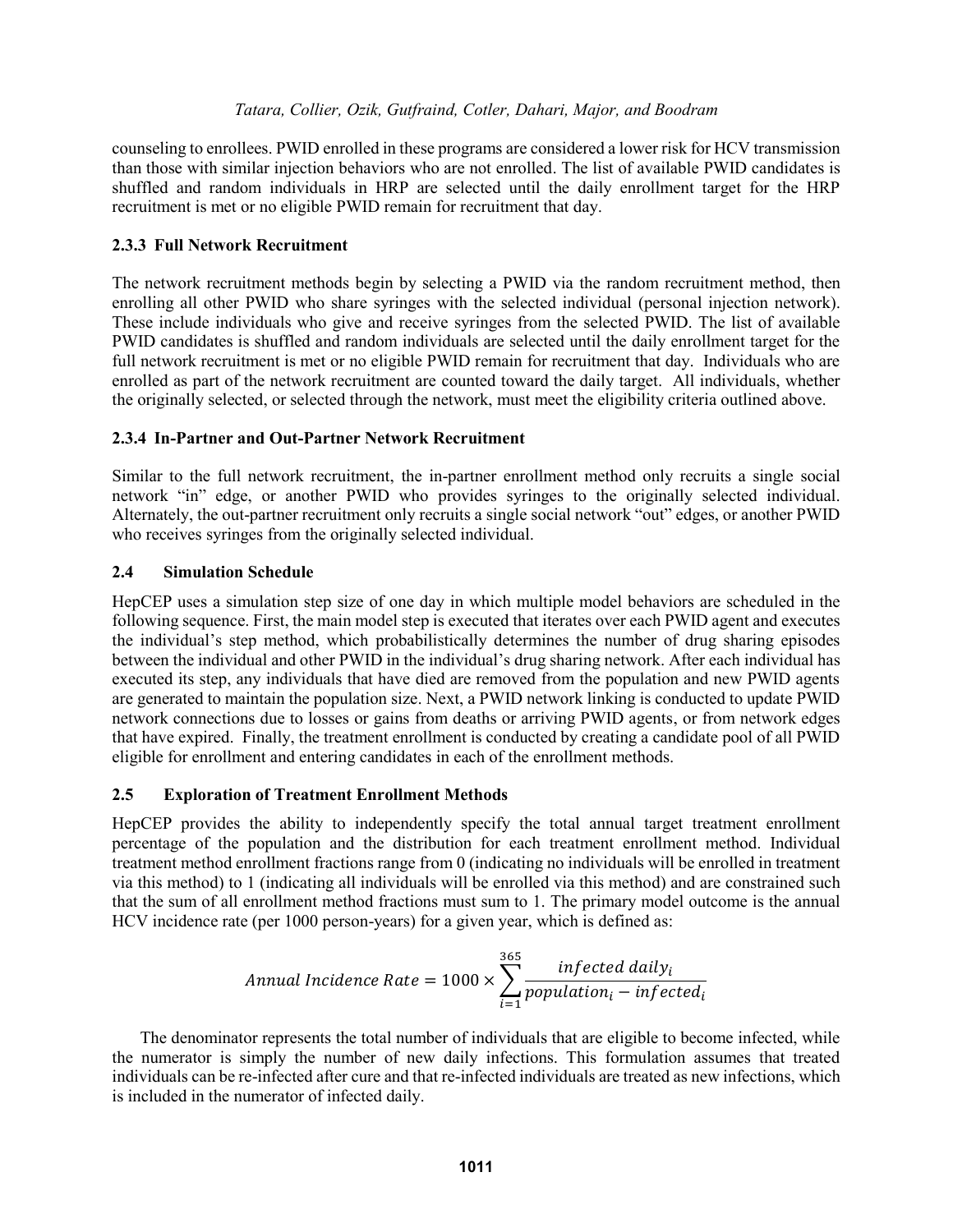To examine the effects of enrollment rate scale up and the distribution of enrollment method fractions, a series of simulation experiments were conducted using high-performance computing workflows implemented with the EMEWS framework (Ozik et al. 2016). EMEWS is built on the general-purpose parallel scripting language Swift/T (Wozniak et al. 2013), which provides the capability of running multilanguage software tasks on anywhere from desktops to peta-scale plus computing resources. While EMEWS enables running very large, *a priori* defined parameter sweeps, it also utilizes high-level queuelike interfaces to integrate more sophisticated and dynamic parameter sampling methods. Here we exploit this capability by plugging in a Python-based multi-objective optimization algorithm via EQ/Py (EMEWS Queues for Python). The simulation experiments were conducted on the Bebop cluster run by the Laboratory Computing Resource Center at Argonne National Laboratory.

### **3 SIMULATION RESULTS**

### **3.1 Effect of Enrollment Rate on HCV Incidence**

To first understand the effect of the enrollment rate parameter on the incidence with random recruitment, four annual target enrollment rate scenarios were simulated (2.5%, 5%, 7.5%, 10%) with 20 stochastic replicates each for DAA scale-up. The stochastic elements of the model include those already described, and additional model parameters described in detail previously (Gutfraind et al. 2015). Each simulation required approximately one hour of wall time to complete. Using the EMEWS workflow on the Bebop cluster, the actual compute time was close to one hour since all runs can execute in parallel.

The simulation start date of 2010 was selected based on the PWID demographic data from multiple surveys in previous years (Gutfraind et al. 2015). The model time step is one day, and treatment enrollment is started in year 2020 and run until year 2030, with detailed model data collected at daily intervals. We report the mean incidence per 1000 person-years relative to the mean baseline incidence rate in year 2020 with no treatment (enrollment rate of 0%). The mean relative incidence rate and 95% confidence interval of the mean incidence rate is determined from the 20 stochastic runs.

The time-series relative incidence rate for the four enrollment rate percentages for random recruitment are shown in [Figure 1.](#page-5-0) Annual target treatment enrollment rates of 2.5% did not reduce the incidence rate relative to the year 2020 incidence rate before enrollment started. Enrollment rates  $\geq$  5% reduced the incidence rate to near zero percent at year 2029 (5% enrollment), 2026 (7.5% enrollment), and 2025 (10% enrollment). The initial increase in incidence during the first few years after treatment begins in 2020 is due to re-infections of treated individuals.

### **3.2 Large-Scale Parameter Sweep for Enrollment Rate and Treatment Methods**

The effect of enrollment rate on HCV incidence for random recruitment provides some insight into how the total number of randomly selected and treated PWID impacts the incidence over time. This relatively small parameter space exploration consisting of 80 simulation runs is feasible even on small workstations given enough time. However, the inclusion of additional simulation parameters led to a rapidly expanding parameter space requiring a truly large-scale model exploration approach.

We next investigated the effects of all treatment enrollment recruitment methods described in Section [2.3,](#page-2-0) as a function of the annual target enrollment rate and as a function of the probability of PWIDs being selected into a specific enrollment method. The treatment method fractions were determined by distributing 5 units of 20% across the five different treatment methods, resulting in 126 possible treatment method combinations. The annual target enrollment rate has four discrete states: 0.025 (2.5%), 0.05 (5%), 0.075 (7.5%), and 0.1 (10%). The total parameter space contained  $126 \times 4 = 504$  unique combinations of the enrollment rate and individual treatment probabilities. For these parameter combinations, we generated 10 random runs, each with a unique random seed, for a total of 5040 simulation runs. The same 10 random seeds were used for each parameter combination. The mean incidence at year 2030 was calculated for each parameter combination.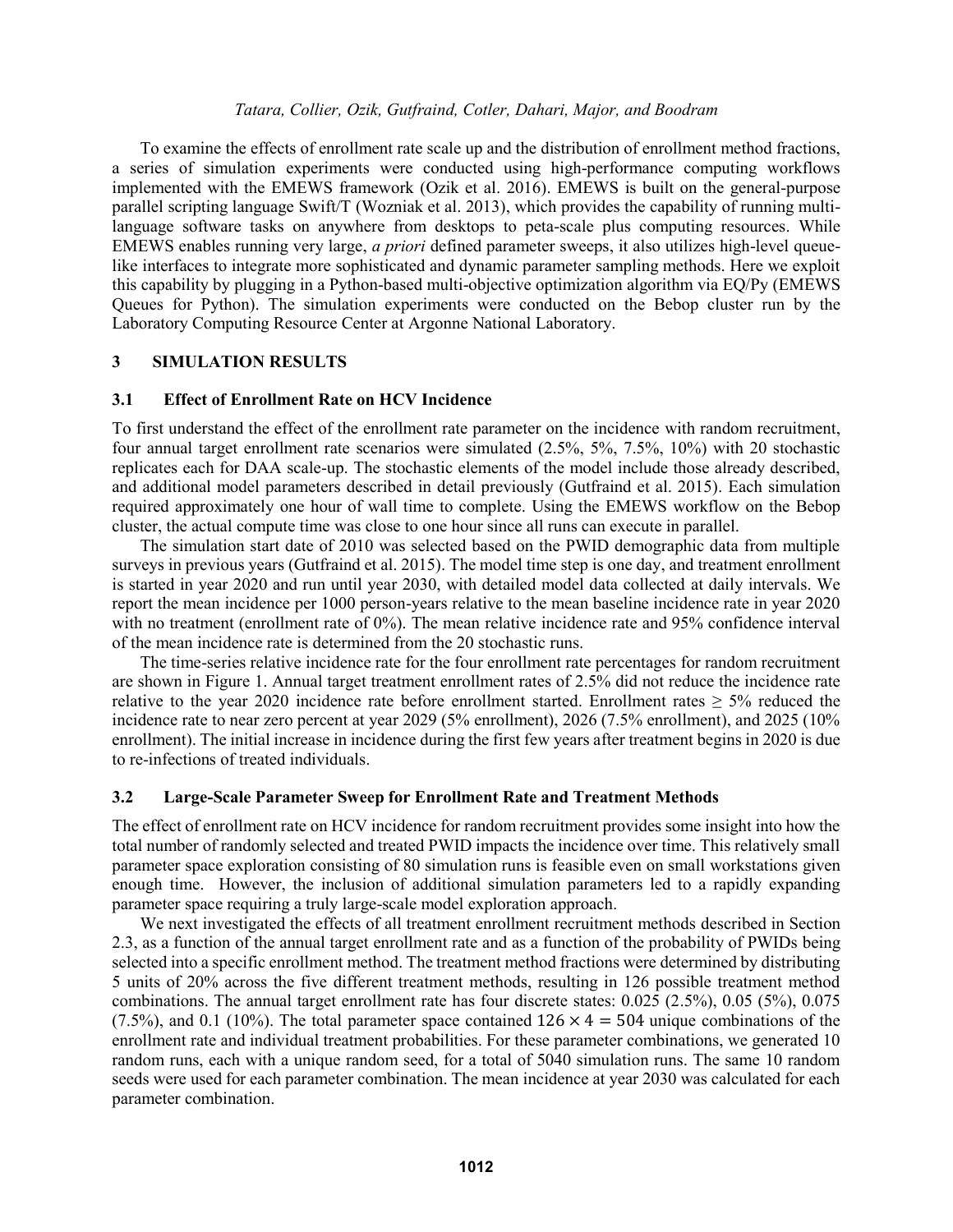

<span id="page-5-0"></span>Figure 1: Projected relative HCV mean incidence among PWID relative to the predicted 2020 incidence during DAA scale-up for random recruitment and annual target enrollment rates from 2.5-10%. The ribbons represent the 95% confidence interval around the mean, based on 20 stochastic simulation runs.

Of the 504 experiment combinations, 150 had incidence rates at year 2030 greater than zero, while the remaining 354 had final incidence rates at or very close to zero. [Table 1](#page-6-0) shows the treatment count and costs, and enrollment rate and method percentages for 15 model runs with the lowest treatment counts and a zero incidence rate in year 2030. The incidence is fully minimized since the rate must be  $\geq 0$ . The treatment counts across all 504 experiments with zero incidence in year 2030 range from the fewest number of treatments (11,949) and cost (\$298,725,000) to the most number of treatments (13,039) and cost (\$325,975,000) (not shown). The cost different between the model runs with zero incidence in year 2030 is \$27,250,000 due to the large difference in the number of treatments that result in the same incidence.

Considering the large number of parameter combinations that result in near-zero relative incidence at year 2030, selecting the "best" set of treatment enrollment strategies can be challenging. Along with minimizing HCV incidence, minimization of the number of treatments, and thus total cost of treatments, should be considered. Finally, it's possible that the desired optimal set of treatment enrollment parameters was missed entirely due to the fact that the parameter space was discretized on a coarse grid, yet still required 5,000 core-hours of computation on a High Performance Computing (HPC) resource.

## **3.3 Model Exploration with a Multi-Objective Evolutionary Genetic Algorithm**

The discretized parameter space partitioning produces a large set of model output solutions from which to select the most desirable, depending on the selection criteria. One approach to more strategically navigate the model parameter is through the use of sequential optimization techniques that optimize model outputs. For an ABM like HepCEP in which it is desired to minimize both the number of treatments (cost) and the HCV incidence, there is not a convenient single objective function evaluation since both objectives need to be minimized independently. Therefore, a multi-objective optimization approach is needed.

Evolutionary model exploration (ME) approaches can be used to find a set of model solutions that satisfy a multi-objective optimization problem. Genetic algorithms (GA) are especially suited for evolutionary exploration. In a typical GA, each individual in a population represents a specific set of model parameters, consisting of a set of intrinsic properties (genotype), that manifest as a set of apparent characteristics (phenotype) which are evaluated via a fitness function of model outputs that is optimized (Holland 1992). Individuals with the best fitness are selected and their properties are combined in a crossover operation producing offspring individuals that contain the combined characteristics of their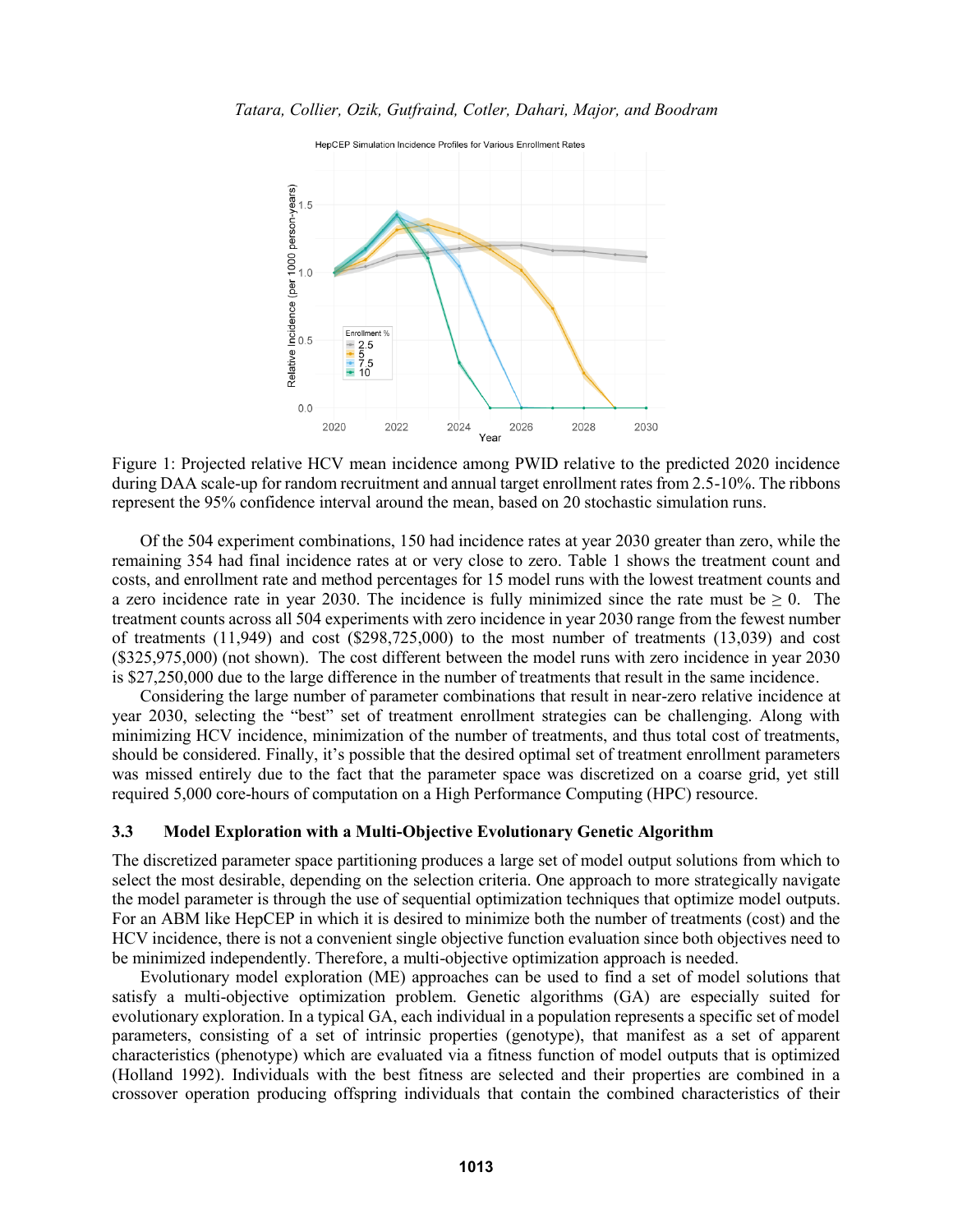parents. Through successive generations of parents and offspring, only the individuals with the best fitness are selected, resulting in a population of individuals with a higher fitness than the initial population

<span id="page-6-0"></span>

| Table 1: Total treatment counts and costs, and enrollment rate and enrollment method percentages for the |
|----------------------------------------------------------------------------------------------------------|
| 15 model runs with the lowest treatment counts and an incidence of zero in year 2030 for the parameter   |
| sweep. Each row is a unique model run.                                                                   |

| <b>Treatment</b><br>Count | <b>Treatment</b><br>Cost (1K \$) | <b>Enrollment</b><br>Rate $(\% )$ | <b>HRP</b><br>(%) | <b>Network</b><br>Full $(\% )$ | Network In-<br>Partner $(\% )$ | <b>Network Out-</b><br>Partner $(\% )$ | Random<br>$(\%)$ |
|---------------------------|----------------------------------|-----------------------------------|-------------------|--------------------------------|--------------------------------|----------------------------------------|------------------|
| 11,949                    | 298,725                          | 5                                 | $\boldsymbol{0}$  | 80                             | 20                             | $\Omega$                               | $\theta$         |
| 11,968                    | 299,210                          | 5                                 | $\boldsymbol{0}$  | $\boldsymbol{0}$               | 100                            | $\Omega$                               | $\theta$         |
| 12,012                    | 300,310                          | 10                                | $\boldsymbol{0}$  | 20                             | 80                             | $\theta$                               | $\mathbf{0}$     |
| 12,044                    | 301,095                          | 5                                 | $\boldsymbol{0}$  | $\boldsymbol{0}$               | 80                             | 20                                     | $\boldsymbol{0}$ |
| 12,047                    | 301,175                          | 10                                | $\boldsymbol{0}$  | $\boldsymbol{0}$               | 100                            | $\Omega$                               | $\theta$         |
| 12,049                    | 301,233                          | 7.5                               | $\boldsymbol{0}$  | $\boldsymbol{0}$               | 80                             | $\Omega$                               | 20               |
| 12,054                    | 301,338                          | 10                                | 20                | 40                             | 40                             | $\Omega$                               | $\theta$         |
| 12,058                    | 301,438                          | 10                                | 20                | 20                             | 60                             | $\Omega$                               | $\boldsymbol{0}$ |
| 12,058                    | 301,440                          | 5                                 | 20                | $\boldsymbol{0}$               | 60                             | 20                                     | $\theta$         |
| 12,068                    | 301,695                          | 5                                 | $\boldsymbol{0}$  | 20                             | 60                             | $\theta$                               | 20               |
| 12,068                    | 301,708                          | 5                                 | $\boldsymbol{0}$  | 40                             | 40                             | $\Omega$                               | 20               |
| 12,072                    | 301,798                          | 10                                | $\boldsymbol{0}$  | 40                             | 60                             | $\Omega$                               | $\theta$         |
| 12,083                    | 302,063                          | 7.5                               | $\boldsymbol{0}$  | 40                             | 40                             | 20                                     | $\theta$         |
| 12,087                    | 302,180                          | 5                                 | 20                | 40                             | 20                             | $\theta$                               | 20               |
| 12,093                    | 302,330                          | 10                                | 20                | 60                             | $\boldsymbol{0}$               | 20                                     | $\mathbf{0}$     |

A GA can be used to discover the best combination of model parameters based on the fitness of the model outputs. In the ME context, an individual in a GA population consists of a single set of input parameters to be explored, e.g. a single model run. All other model input parameters that are constant are not included in a GA individual. Unlike the parameter sweep, the model parameter space does not need to be discretized and, instead, model parameters are constrained between minimum and maximum values, from which the GA selects the parameters randomly when creating the initial population. For each GA individual, a complete model simulation is run, and the model outputs are evaluated to determine the individual's fitness. At each generation, higher-fitness individuals are more likely to be picked to create new offspring parameter sets which are subsequently used to run new simulations.

We use EMEWS EQ/Py to explore treatment enrollment combinations in HepCEP with a multiobjective GA approach. We use the DEAP evolutionary computation framework (Fortin et al. 2012) Python library to provide the GA components of the workflow. The NSGA-II algorithm (Deb et al. 2002) was selected based on its ability to provide a set of Pareto-optimal solutions using multi-objective optimization, and is included in the DEAP library. The NSGA-II algorithm maintains a constant population size over successive generations by selecting only non-dominated individuals at each generation and discarding lower fitness individuals. The set of non-dominated individuals comprises the Pareto front in the objective space and are optimal in the sense that neither objective value can be further improved without worsening the other, and represents the boundary between optimal and sub-optimal solutions in the parameter space.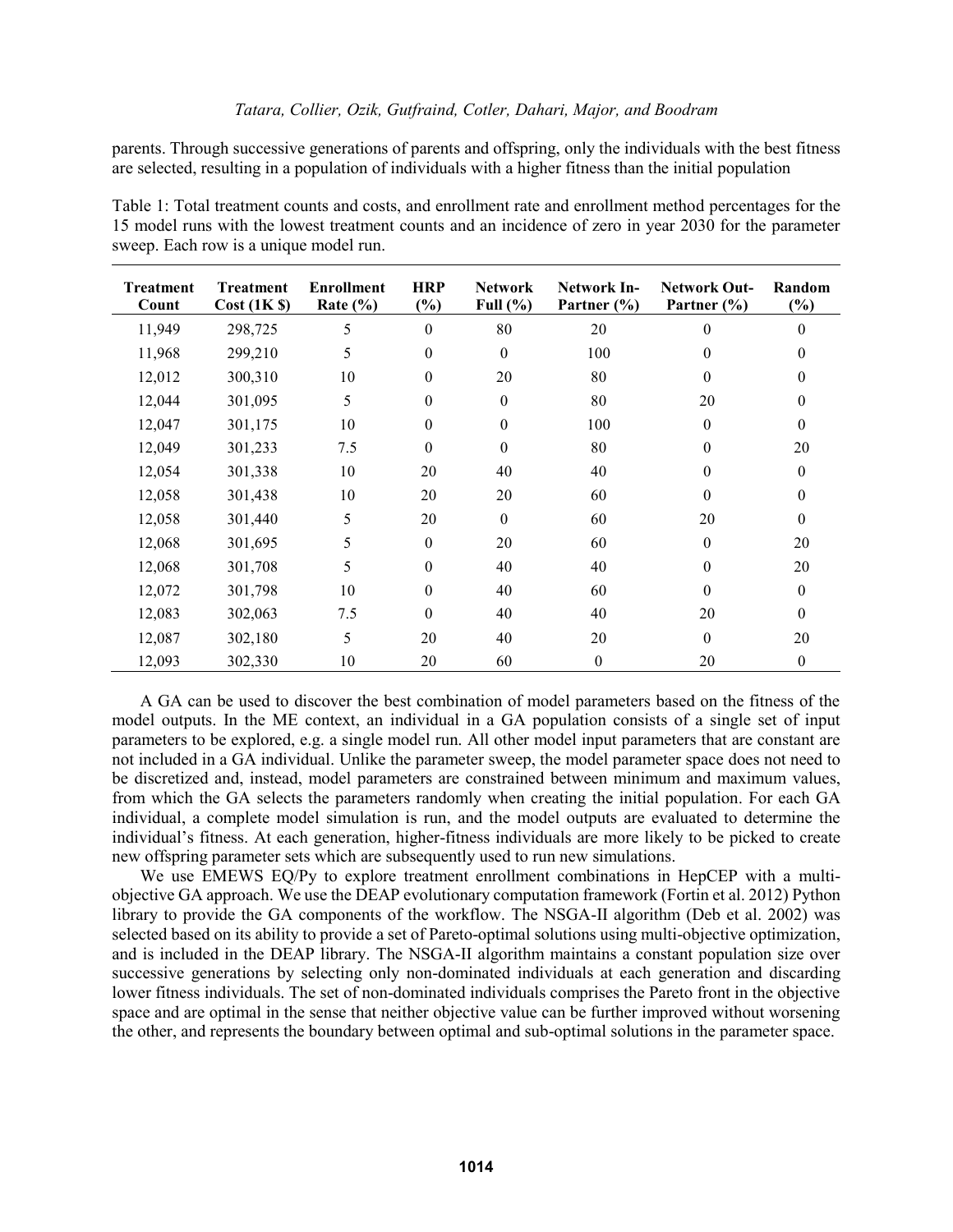### **3.4 Optimal HepCEP Treatment Parameters with Evolutionary GA**

As described above, the initial population of model parameters is randomly sampled based on the minimum and maximum values for each treatment parameter, and we use the same parameter ranges for the enrollment rate and treatment method combinations as in the parameter sweep. We use a GA population size of 100 individuals, and each individual is repeated four times using a different random seed to account for the noise in the model outputs. The objective function uses the mean values of the four stochastic runs to assess each GA individual. The GA population is evaluated for 20 generations, where each generation consists of 400 simulation runs. Thus the complete GA workflow results in 8,000 HepCEP simulation runs. We note here that the GA parameters and resulting number of runs were selected based on the available computational budget.

For each GA generation, we record the objective functions of the non-dominated GA individuals, which include the number of treatments and HCV incidence at year 2030. [Figure 2](#page-8-0) shows the Pareto-optimal solutions for each of the 20 GA generations, with each point representing a single model run that resulted in the objective values for year 2030 incidence (along the y-axis) and total number of treatments (along the x-axis). Initially the Pareto curve appears to smoothly span the parameter space, however later generations have a discontinuous set of solutions, with a local cluster forming around treatment counts of around 3,000. The remaining solutions on the Pareto front continue to vary for HCV incidence of 0 to 0.6, and treatment counts of around 8,000 to 12,000 treated individuals.

The Pareto curve and treatment enrollment parameter values are combined in [Figure 3](#page-9-0) for selected GA generations. As with [Figure 2,](#page-8-0) each point is a Pareto-optimal solution, but we have now visualized the treatment enrollment combinations as a pie chart for each solution. The fraction of each enrollment method is displayed as a slice of the pie charts, and the enrollment rate is shown as a numerical annotation (in units of %) on each solution. The first GA generation contains what appears to be an equal distribution of enrollment types and enrollment rate parameter values. We also observe an expected relationship between the enrollment rate parameter and the treatment count and HCV incidence, with larger enrollment rate values resulting in more treatments, and lower incidence.

Successive generations produce more non-dominated GA individuals as evidenced by the increased number of solutions in [Figure 3.](#page-9-0) The enrollment rate parameter value is reduced significantly for the later GA generations, while the total treatment count and incidence rates are maintained. The solution clustering around treatment counts of 3,000 all use an enrollment rate of 1% which is the lower limit for this parameter. The GA finds these pareto-optimal solutions, however from a practical point of view the incidence rates for these solutions are too high to meet the year 2030 reduction targets. Additionally, we observe that for the pareto-optimal solutions, the dominant treatment enrollment method is the in-partner network method, in which a PWID who provides syringes to the randomly recruited individual is also enrolled for treatment. The second most common enrollment methods are the full network and HRP enrollments.

#### **3.5 Comparison of Parameter Sweep and GA Optimization Results**

The GA pareto-optimal solutions in generation 20 [\(Figure 3\)](#page-9-0) provide a well-defined boundary in the multiobjective space that separates the optimal and sub-optimal solutions. The simpler parameter sweep exploration shown in [Table 1](#page-6-0) provides a more limited view of the model objective space, so we directly compare all of the solutions from the parameter sweep and GA optimization in [Figure 4.](#page-10-0)

Again in [Figure 4](#page-10-0) we observe the same front of Pareto-optimal solutions produced by the GA shown as blue circles, along with the parameter sweep solutions shown by black circles. The contrast between the two model exploration approaches is significant; the parameter sweep results are more spread out over the multi-objective space, and all of the simple sweep results fall entirely within the region of sub-optimal solutions located above and to the right of the Pareto front solutions. Furthermore, the sub-optimal sweep solutions tend to cluster around two locations in the objective space. First, there is a large cluster of solutions located around a treatment count of approximately 9,000. These solutions have a markedly lower treatment count that the results shown in [Table 1,](#page-6-0) however the objective for year 2030 incidence for these solutions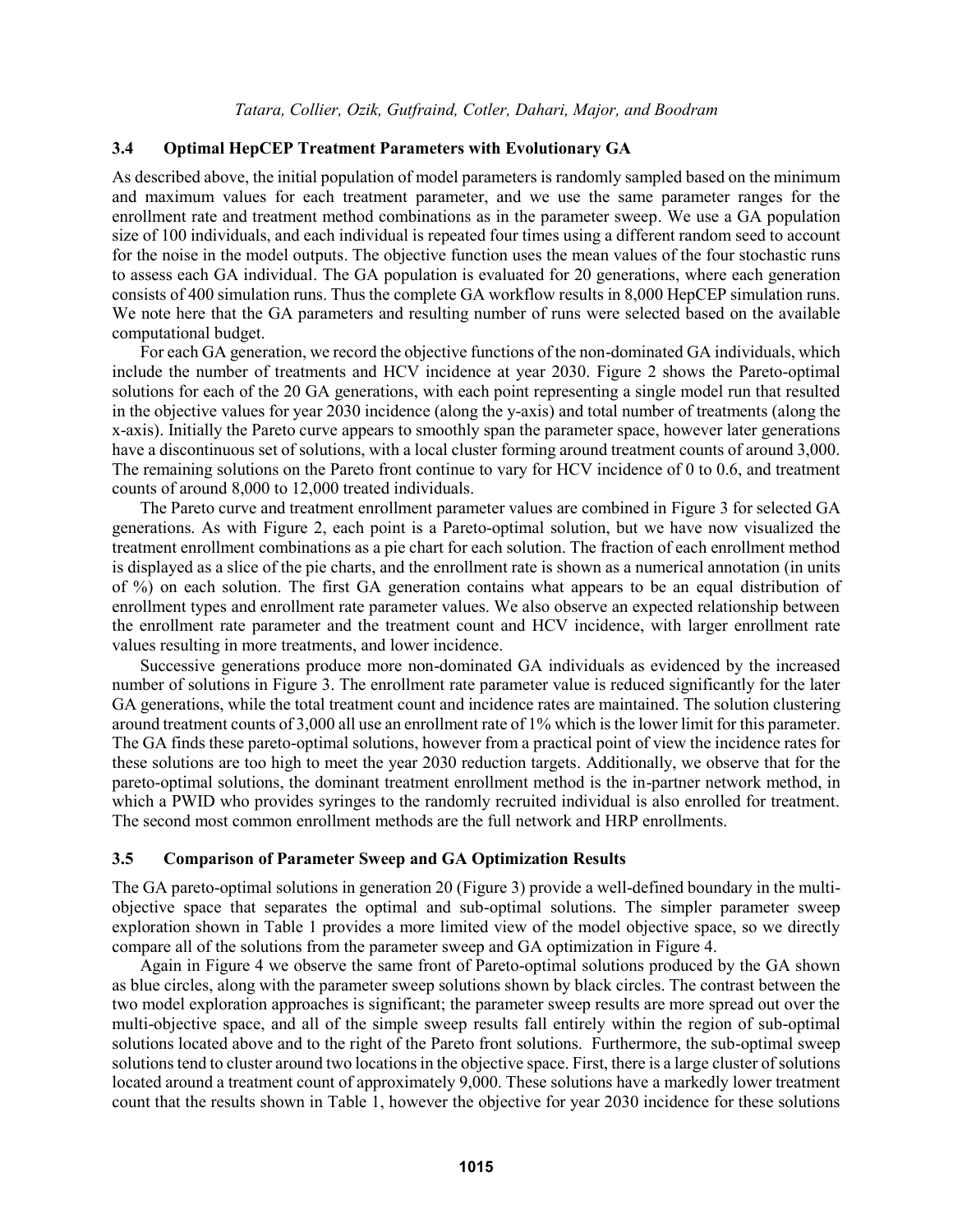is poor, ranging from 0.6 to 1.0, indicating these combinations of enrollment parameters do not result in the desired 90% reduction in incidence by year 2030.



<span id="page-8-0"></span>Figure 2: Pareto-optimal solutions for each of the 20 GA generations. Each point represents a single model run in the 2D parameter space for the year 2030 relative incidence rate and the total treatment count.

The second notable clustering of solutions in [Figure 4](#page-10-0)**.** for the parameter sweep are for solutions with a year 2030 incidence rate at, or near, zero. These solutions are reflected in the results shown in [Table 1.](#page-6-0) The sweep solution results with a year 2030 zero incidence rate certainly meet the incidence reduction goals, though there is considerable variance in the number of treatment counts for these solutions. The GA pareto-optimal solutions, in contrast to the sweep solutions, result in only optimal solutions for the treatment counts with year 2030 incidence rates of zero. The best GA optimal solution with zero incidence in year 2030 has 11,818 total treatments, compared to the best parameter sweep solution of 11,949 treatments, representing a cost savings of \$3,275,000 between the two solution approaches.

### **4 CONCLUSIONS**

The HepCEP model provides meaningful insight into the effect of DAA treatment administration on HCV incidence among PWID over time. Brute-force parameter sweeps with HepCEP were shown to partly characterize the model parameter space. An evolutionary GA model approach to parameter space exploration was shown to strategically produce a model solution set of desired characteristics, with results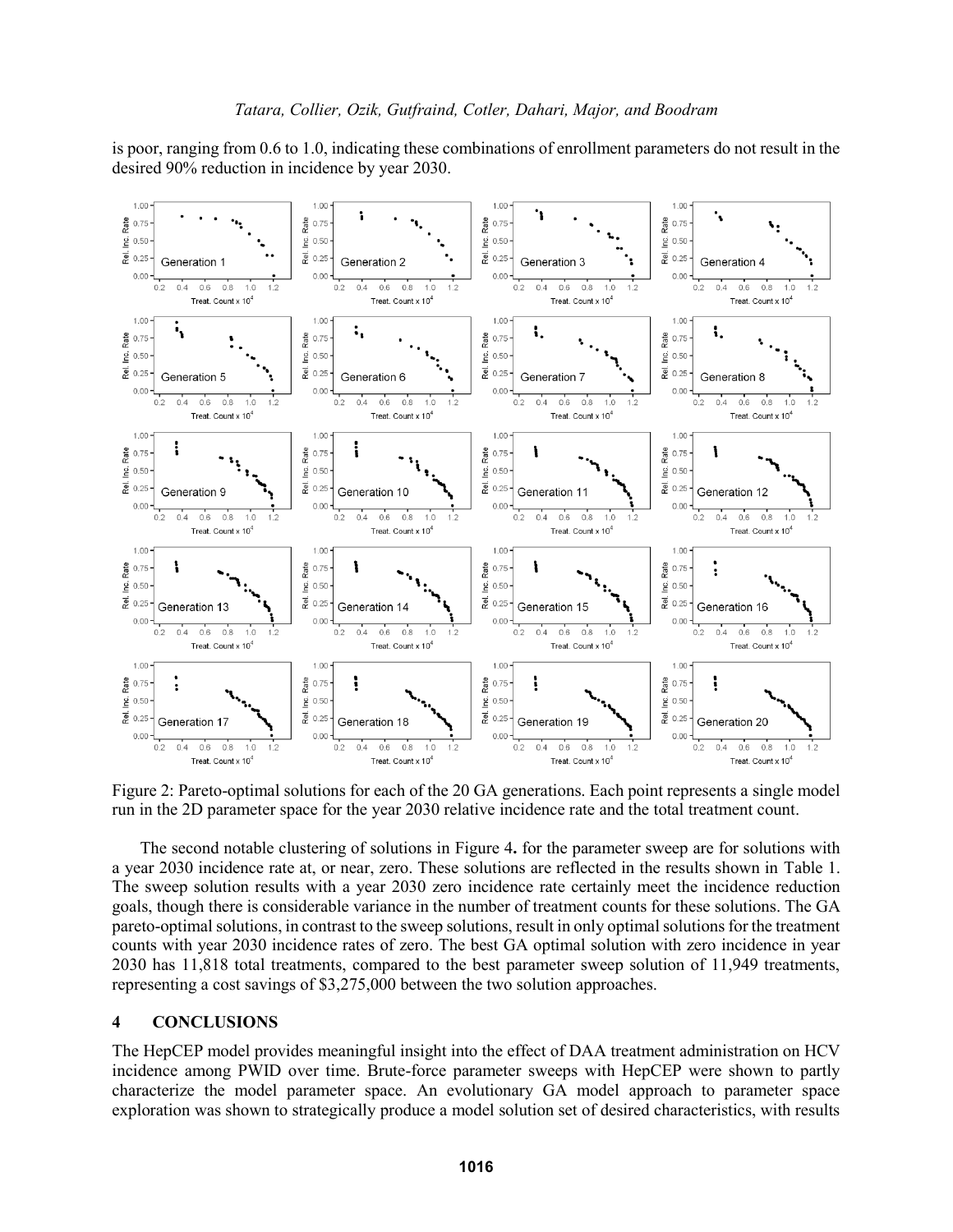that are easier to interpret. Moreover, the GA-based Pareto-optimal solution curves do not provide a single best solution for reaching the WHO goal, but rather a range of treatment enrollment solutions that could inform the development of public health policy and strategies that would most effectively promote HCV elimination among PWID. Although we selected the WHO goal of 90% reduction in incidence by year 2030 as the criterion for treatment enrollments, the GA approach does provide other potentially useful solutions that allow approaching this goal. In practice, where additional outcome constraints exist, such as the unavailability of certain treatment methods, the GA approach could be used to select available treatment methods that result in the lowest possible incidence. The GA approach was also shown to elucidate enrollment solutions that achieved the target goal at substantially lower cost than the parameter sweep.



<span id="page-9-0"></span>Figure 3: Pareto-optimal solutions for GA generations 1, 6, 12, and 20. Each pie-point represents a single model run in the 2D parameter space for the year 2030 relative incidence rate and the total treatment count. The treatment enrollment percentage for each solution is shown as an individual pie chart at each solution point. The numeric labels on each point refer to the treatment enrollment percentage for the solution. The red dashed horizontal line represents the threshold for 90% reduction in incidence in year 2030.

The treatment enrollment methods that achieve a 90% reduction in incidence by year 2030 are those that largely combine in-network, full-network recruitment, and harm reduction programs, i.e., policies that are targeted to specific sub-populations of PWID (e.g., individual with an injection network). Interestingly, (Zelenev et al. 2018) showed that random strategies were the most effective approach to reduce HCV prevalence, which is in agreement with a network-based analysis done outside the USA (Hellard et al.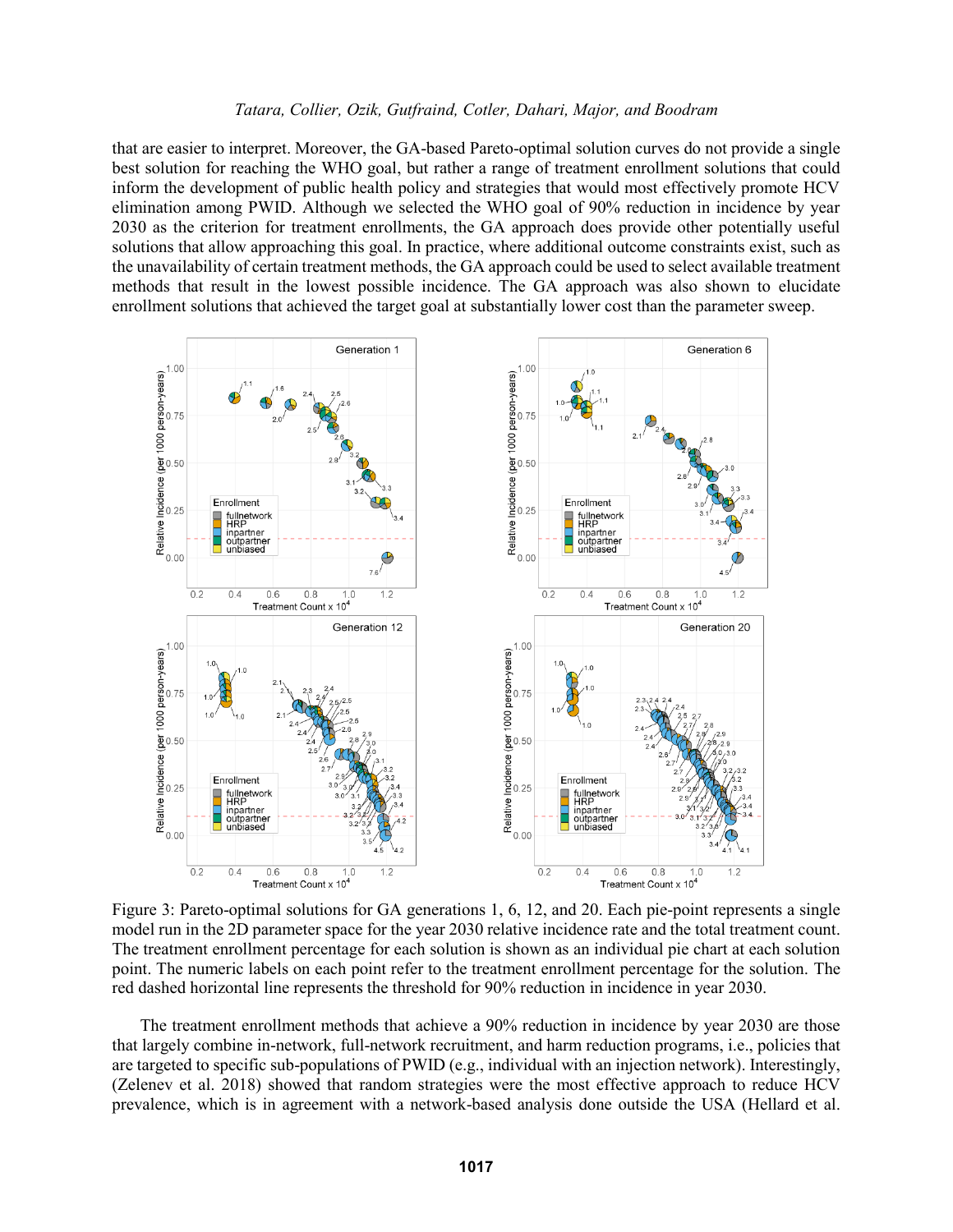2014). In contrast, HepCEP showed that, in the Chicago context, exploiting PWID network structures by targeting individuals who may have transmitted the infection to the primary PWID resulted in the lowest number of treatments and incidence.



<span id="page-10-0"></span>Figure 4: Multi-objective parameter space for all of the parameter sweep solutions (black circles) and GA generation 20 Pareto front solutions (blue circles). The GA solutions provides a discontinuous Paretooptimal front of solutions. Solutions falling above and to the right of the Pareto front are sub-optimal with respect to the objectives for incidence and treatment count. The red dashed horizontal line represents the threshold for 90% reduction in incidence in year 2030.

The current multi-objective GA exploration only considers the HCV incidence at year 2030, and the total number of treatments. However, based on the existing simulation results, it's clear that the relative incidence rate in PWID can be reduced to approximately zero before year 2030 depending on the combination of treatment enrollment methods and enrollment rates. Future studies should include more multi-objective criteria that account for incidence rates at each year, so that treatment combinations and enrollment rates that result in earlier reduction of incidence are preferred to those that only reduce incidence by the last year of treatment. A more complex evaluation of cost may also consider the length of time that treatment enrollment programs are operating versus an increased initial enrollment rate, along with variable enrollment rates per year and incorporate estimates of operating costs associated with specific recruitment strategy activities such as outreach approaches and testing.

#### **ACKNOWLEDGMENTS**

This research is supported by NIH grant R01GM121600 and is based upon work supported by the U.S. Department of Energy, Office of Science, under contract DE-AC02-06CH11357, and was completed with resources provided by the Research Computing Center at the University of Chicago (Midway2 cluster) and the Laboratory Computing Resource Center at Argonne National Laboratory (Bebop cluster).

### **REFERENCES**

Alter, M. J. 2007. "Epidemiology of Hepatitis C Virus Infection". *World Journal of Gastroenterology* 13 (17):2436-2441. Bethea, E. D., Q. Chen, C. Hur, R. T. Chung, and J. Chhatwal. 2018. "Should We Treat Acute Hepatitis C? A Decision and Cost-Effectiveness Analysis". *Hepatology* 67 (3):837-846.